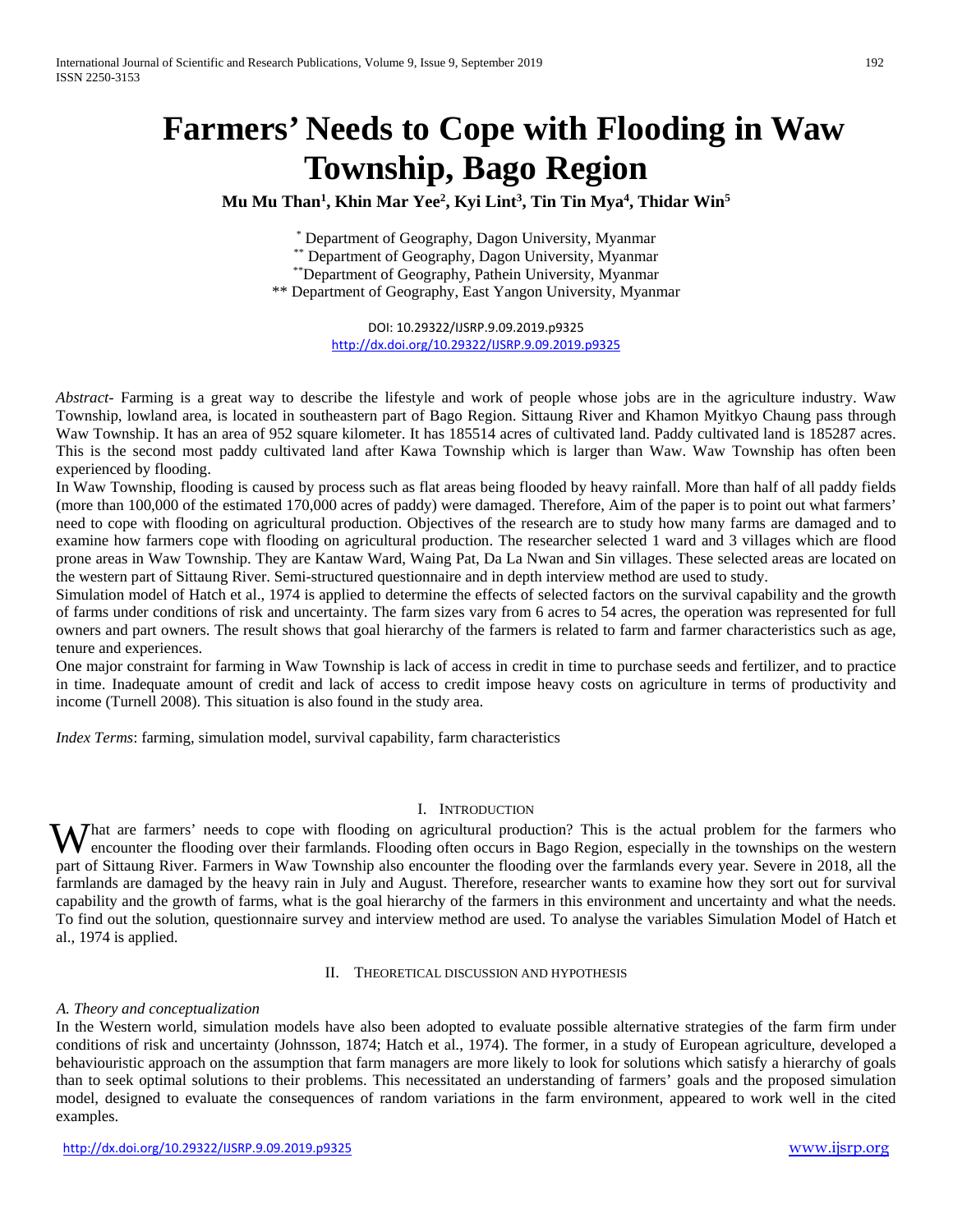International Journal of Scientific and Research Publications, Volume 9, Issue 9, September 2019 193 ISSN 2250-3153

A similar simulation exercised by Hatch et al.(1974) attempted to incorporate multiple goals into the study of decision-making processes of Texan farmers. The proposed model attempted to identify a hierarchy of goals and thus assumed that such a hierarchy existed and that each goal in the hierarchy had a quantifiable satisficing level. More specifically, the model was designed to determine the effects of selected factors on the survival capability and the growth of dryland and irrigated farms in the south central Great Plains. Seven factors were considered to be of major importance: goals of the farmers; initial tenure status; yield variability; consumption by the farm family; land requisition alternatives; initial farm-size and availability and cost of irrigation water.

The actual model developed by Hatch et al. (1974) had three objectives: estimate a hierarchy of goals; evaluate a specified set of plans; and choose between alternative plans, taking into account the estimated goal hierarchy. A list of 8 goals such as "control more acreage by renting or buying, avoid being forced out of business, maintain or improve the family's standard of living and avoid years of low profits or losses" etc. was placed in ranked order by the farmers, from which scalar values were estimated for each farmer. These were regressed on various farm and farmer characteristics, including age, tenure and education. The simulation model was then used to compare the rate of growth for representative dryland farm situations in the study area.

In relation to the hierarchy of goals, results showed that to make "the most annual profit" was a dominant goal about 38 per cent of farmers. Its relative importance is the goal of "increasing net worth" and was dominant about 32 per cent.

This model is the most appropriate because farmers in Waw Township are more likely to satisfy instantly the present situations than to look for the finest solutions to their problems. In this paper, researcher studies a hierarchy of goals of farmers, and farm and farmer characteristics. Farmers' needs to cope with the flooding on their farmlands are tried to find out.

#### *B. Main hypothesis (ses)*

To examine a hierarchy of goals of farmers is the same in an area, and to compare and identify the situations; farmers' behaviours are studied on the basis of the size of the farms and their age. Goals of farmers in Bago District are "control more acreage by renting or buying, avoid being forced out of business, avoid years of low profits or losses, increase time off farm farming (leisure time), increase net worth from farm or off-farm investments". These were regressed on farm and farmer characteristics.

#### III. IDENTIFY RESEARCH AND COLLECT IDEA

# *A. Type of research design*

Researcher is conducting causal research design to identify the hierarchy of goals of farmers regressed on farm characteristics. Quantitative and qualitative data are used. Causal studies usually offer the advantages of replication if necessity arises.

#### *B. Scope of the research*

The research will study the effect of farm and farmer characteristics in Waw Townships in 2018.

One ward and 3 villages located near Sittaung River are selected as the study area because these are flood prone areas of Waw Township. Farm sizes are chosen between 6 acres and 54 acres.

#### *C. Operationalize the variables*

Independent variables of farm and farmer characteristics used in this study are age of the farmers, education, tenure, initial tenure status, years of farming experience, farm income, off-farm income, assets, acres of owned land and proportion of land owned (land owned (% of agricultural land/arable land). Dependent variables are number of dependents, consumption by the farm family, debts, leisure time and reduce borrowing needs.

#### *D. Data collection instruments and techniques*

Secondary data such as regional facts and maps are recorded from the Administrative Office of Bago Region and MIMU. Primary data such as goals of farmers and their characteristics are collected by questionnaire. In regard to survey data 28 farmers are interviewed to get general and detailed information. Stratified sampling technique is used. Questionnaire includes 22variables.

*E. Research Design*

What farmers' needs to cope with flooding on agricultural production

Study on 2018 flood prone areas in Waw Township, Bago District

Farm situations of full and part owners

Farm and farmer characteristics

(Capital, loans, policy, age, tenure, experiences, off-farm works etc.)

Semi-structured interview and in-depth interview

#### Comparative study with Simulation Model of Hatch et al., 1974

(to make the most annual profit was a dominant goal about 38 per cent of the farmers/ the goal of increasing net worth was dominant about 32 per cent)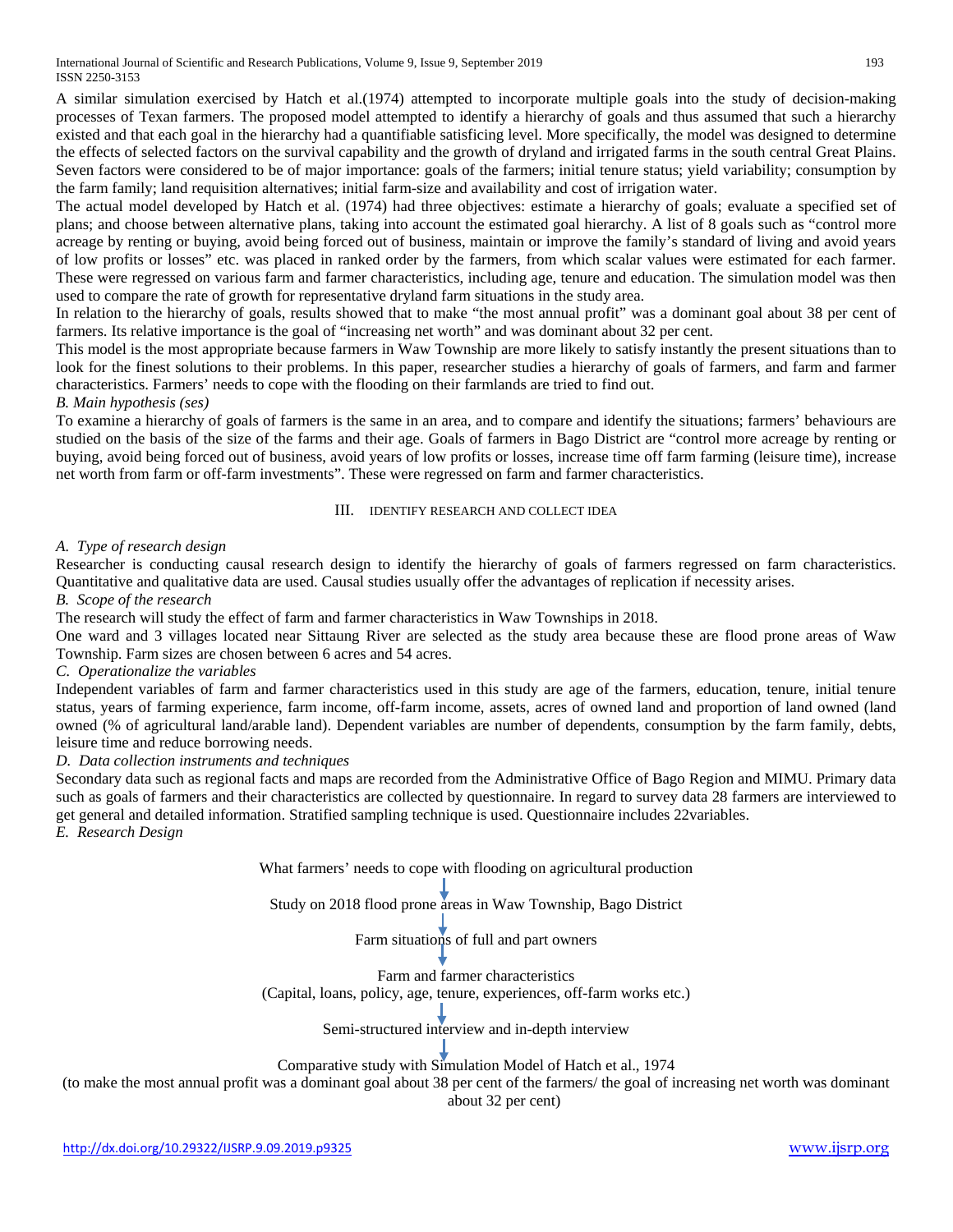International Journal of Scientific and Research Publications, Volume 9, Issue 9, September 2019 194 ISSN 2250-3153

Fig 1: Research Design

Source: Researcher's study on literature and field survey in 2019

*F. Model testing and statistical Analysis* 

Hierarchy of goals of farmers will be interpreted by the data collected in the study area and then compare the result of the model. Research design is shown in Fig (1).

#### IV. RESULTS AND FINDINGS

*A. What farmers' needs to cope with flooding on agricultural production How farmers cope with natural disaster and what they need* 

Bago Region is one of the important regions for agriculture in Myanmar. Natural disaster, flooding, occurs in Waw Township in Bago District every year. More than half of all paddy fields were destroyed as a result of heavy rain, according to residents and officials in 2018.

Location and extent

Waw Township is located in the southern part of Bagon Distrct, Bago Region. It is located between North Latitudes 17° 20" and 17° 44" and East Longitudes 96° 33" and 96° 54". It has an area of 376.7 sq.ml.

Topography

It is a flat land and flooded low-land area. Waw Township has many streams. The important streams are Waingyoe Chaung and Bago-Sittaung Canal. It is located 23.8 ft above sea level.

Climate

Its climate is hot and wet. The maximum temperature is 39° C and minimum is 25° C. There are 106 rainy days in 2015, 125 days in 2016 and 132 days in 2017. It increases yearly. Total rainfall is 147.46 inches in 2015, 145.43 inches in 2016 and 127.97 inches in 2017.

Agriculture

Total cultivated land is 185498 acres in Waw Township. Le land is 184457 acres and garden land is 1041 acres. In 2018 summer paddy cultivation is 12606 acres, winter groundnut is 7376 acres, and cultivated areas of other pulses are 120, 126 acres. Vegetable is 2071 acres.

Natural Disaster

Waw Township is located in 23.8 ft above sea level. It is low-land area and usually affected by the flood. In rainy season, villages beside Sittaung River are flooded due to the water flowing of Bago Yoma. Important water level of Bago-Sittaung Canel is 675 cm.





 Photos: (a) Flooding in Sin Village and (b) Damage of Myitkyo-Kyunsu Bridge in Waipat Village Waw Township on 29.7.2018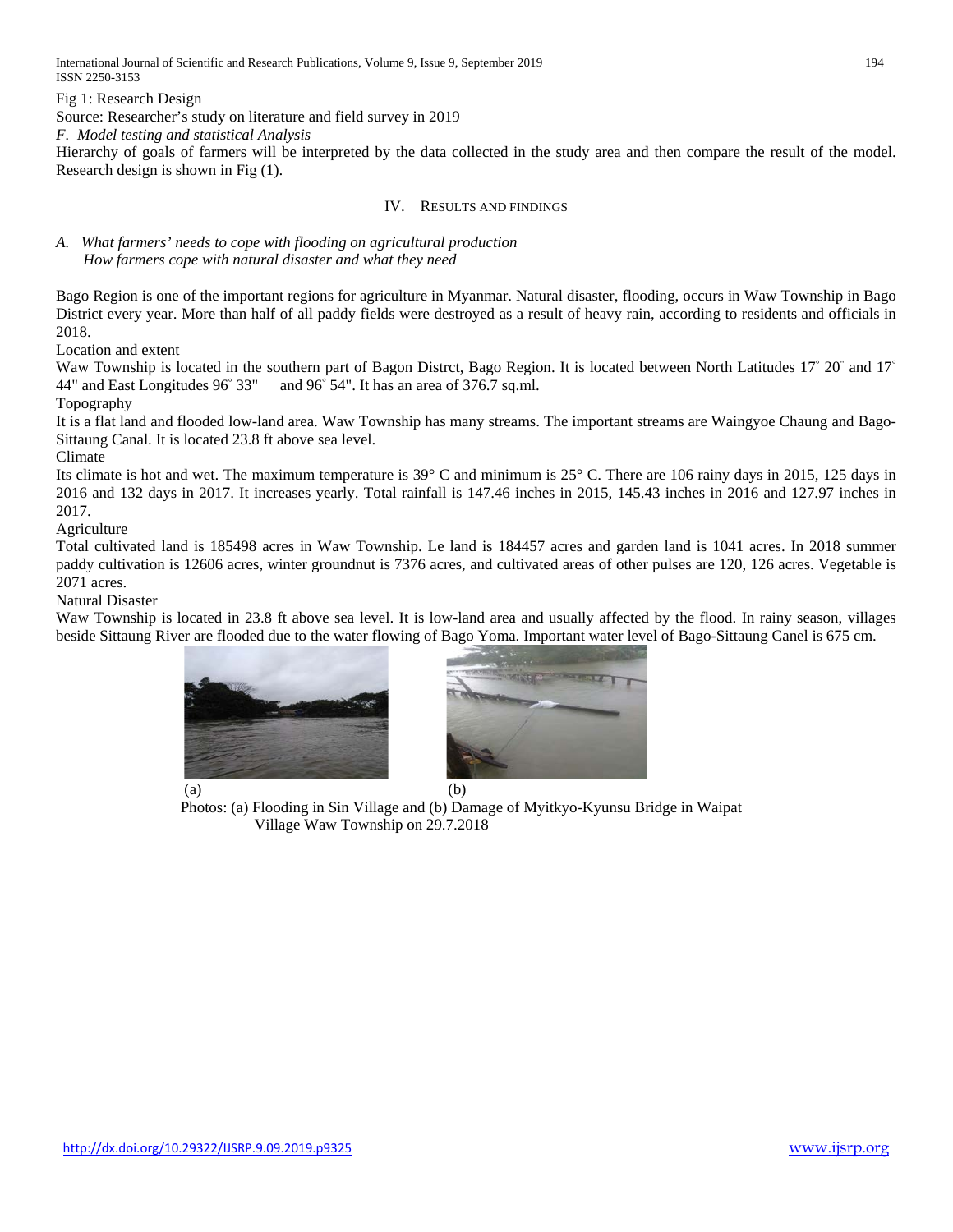



Source: Based on the map of Local Administrative Department, Waw

Waw Township is frequently hit by natural disaster such as flood and riverbank erosion. Each of these has impact on the livelihood of agricultural population to a great extent almost every year. Local farmers have always experienced some degree of flooding. The researcher selected 1 ward and 3 villages as the case study. They are Kantaw Ward, Waingpat, Da La Nwan and Sin villages which are flood prone areas in Waw Township. These selected areas are located on the western part of Sittaung River.

## *B. Agricultural production in flood-prone areas in Waw Township*

#### *Data and Definitions of the Variables*

The data used in this empirical application is random sample surveys conducted in January 2019 Waw township of Bago District. A total of 40 farm households were interviewed. Information from these farm households were gathered using a structured questionnaire. Additional survey data were obtained from the local office of Myanmar Agriculture Service of the Ministry of Agriculture and Irrigation. The data include tenure status, years of farming experiences, off-farm job, assets and debts as well as household demographic characteristics. Data on rice farming activities include fertilizer and pesticide application, harvesting, and so on. Income and capital assets were also collected. Farmers in Waw Township are mainly cultivating rice and pulses. The major second crop is a variety of pulses such as Groundnut, "Pelinphyu and Pedisein".

Farmers in Waw Township grow rice in rainy season. Table 2 describes the selected characteristics of sample farms. Output is measured in tin of rice per acre. The mean rice yield over the sampled farms in Waw was 26.63 tin/acre with a range of about 15 tin/acre to 60 tin/acre.

The cultivated land is measured in terms of rice grown area per household. Total cultivated land area is different in started time and the present. The total labor expenditure per farm includes the costs of family labor to hired labors for growing period.

The farm level specific prices differ a little across the farms due to their product quality. Input prices are not different since most of the companies come and distribute fertilizer directly to farms in the study area.

Farm and household characteristics variables that are used in the estimation of profit inefficiency index include the age, experience and educational level of household head, dependents, off-farm income and leisure time (Table 1 and 2).

| Farm<br>Household<br>and<br>Characteristics | Minimum        | Maximum | Mean  |
|---------------------------------------------|----------------|---------|-------|
| Age                                         | 42             | 74      | 54    |
| Experience (yr)                             | 3              | 54      | 21.27 |
| Education of the head (grade)               | $\overline{4}$ | 10      |       |
| Off-farm work                               | 0              | 4       | 1.27  |
| Number of family                            | $\mathfrak{D}$ | 8       | 5.82  |
| House size (sq.ft)                          | 288            | 1470    | 838.8 |

Table 1. Selected Characteristics of Sample Farms in Waw Township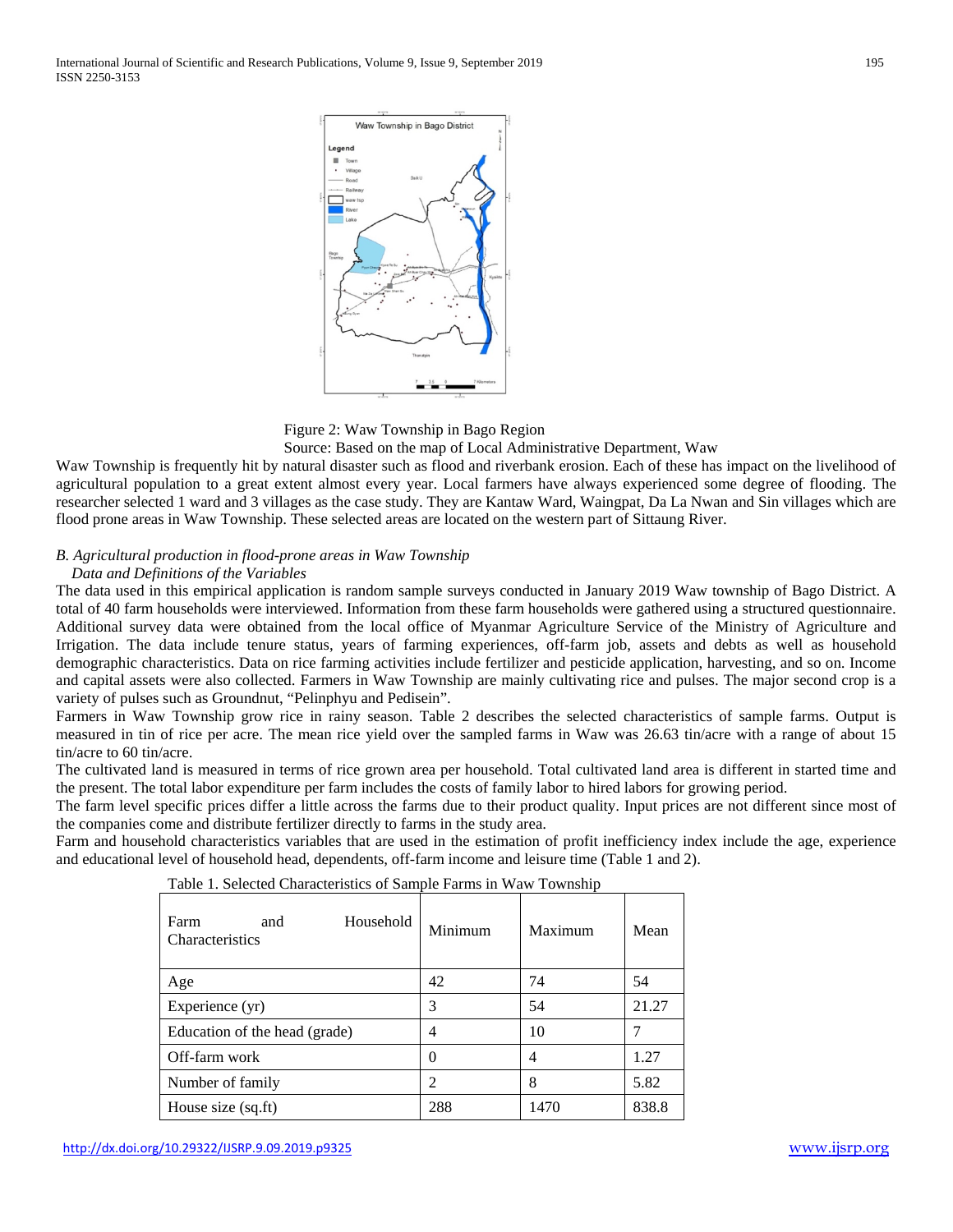International Journal of Scientific and Research Publications, Volume 9, Issue 9, September 2019 196 ISSN 2250-3153

| owned material (tractors)    |    | 2  | 1.2   |
|------------------------------|----|----|-------|
| owned animals (number)       |    | 8  | 5.25  |
| output rice (tin)            | 15 | 60 | 26.63 |
| output pulses (tin)          | 10 | 20 | 7.5   |
| Farm income (MMK)            |    | 50 | 25.18 |
| Off-farm income (MMK)        |    | 20 | 6.25  |
| motorcycle (number)          |    |    | 1.18  |
| leisure time (no. of months) |    |    | 2.54  |

Notes: Off- farm work: odd job is 1, salary is 2, own job is 3, own business is 4 Source: Field Survey in 2019

Production of secondary crop is obtained after the rice production. It is assumed that farmers who devote more of their time and resource allocation in second crop production have lower efficiency than would other producers who pay much effort and time on rice production.

Formal credit, in a proper use in production, increases the net revenue that is obtained from fixed inputs, market conditions, and household characteristics. Informal credit, however, with higher interest rate reduce net revenue for farmers. Credit constraints, on the other hand, might decrease the economic efficiency of farmers especially during the time for planting and harvesting. These effects will be affected only for the farmers who are in need for credit.

For representing the characteristics of farm manager, age and education of household head are included in the analysis of the determinants of profit inefficiency. Another determinant factor for household characteristic is education of household head, and it is hypothesized to have positive effect on efficiency.

Table 2. Farm Characteristics of A Sample Farm in Sin Village, Waw Township

| <b>Farm Characteristics</b>       | Number         |
|-----------------------------------|----------------|
| Age                               | 53             |
| Farm size (acres)                 | 6              |
| Initial farm size (acres)         | 6              |
| Experience (year)                 | 20             |
| No. of Farm family                | 8              |
| Education (Grade)                 | 4              |
| Farm workers in family            | 3              |
| Number of dependents              | 3              |
| Consumption of farm family (Lakh) | 2              |
| Off-farm work (number)            | 1              |
| Off-farm income (Lakh)            | 1              |
| Farm income (Lakh)                | 4.8            |
| Assets                            | 0              |
| Debts (Lakh)                      | 0              |
| Leisure time (no. of month)       | $\overline{2}$ |
| Pulses Yield (tin/acre)           | 13             |
| Making most profit                | 1              |
| Distribution place                | $\mathfrak{D}$ |

Source: Field survey in 2019

Note: Education  $(G1-G4 = Primary, G5-G8 = Middle and G9-G10 = High School Level)$ , Tenure (1 for tenant, 2 for partly own and 3 for own), off-farm work (1 for odd job, 2 for labor, 3 for shopkeeper and 4 for entrepreneurship), Assets (0 for hire machines, 1 for own machine and warehouse, and 3 for luxury such as cycle, motorcycle and 4 for motor car), making for most profit (1 for basic needs such as seeds, fertilizers and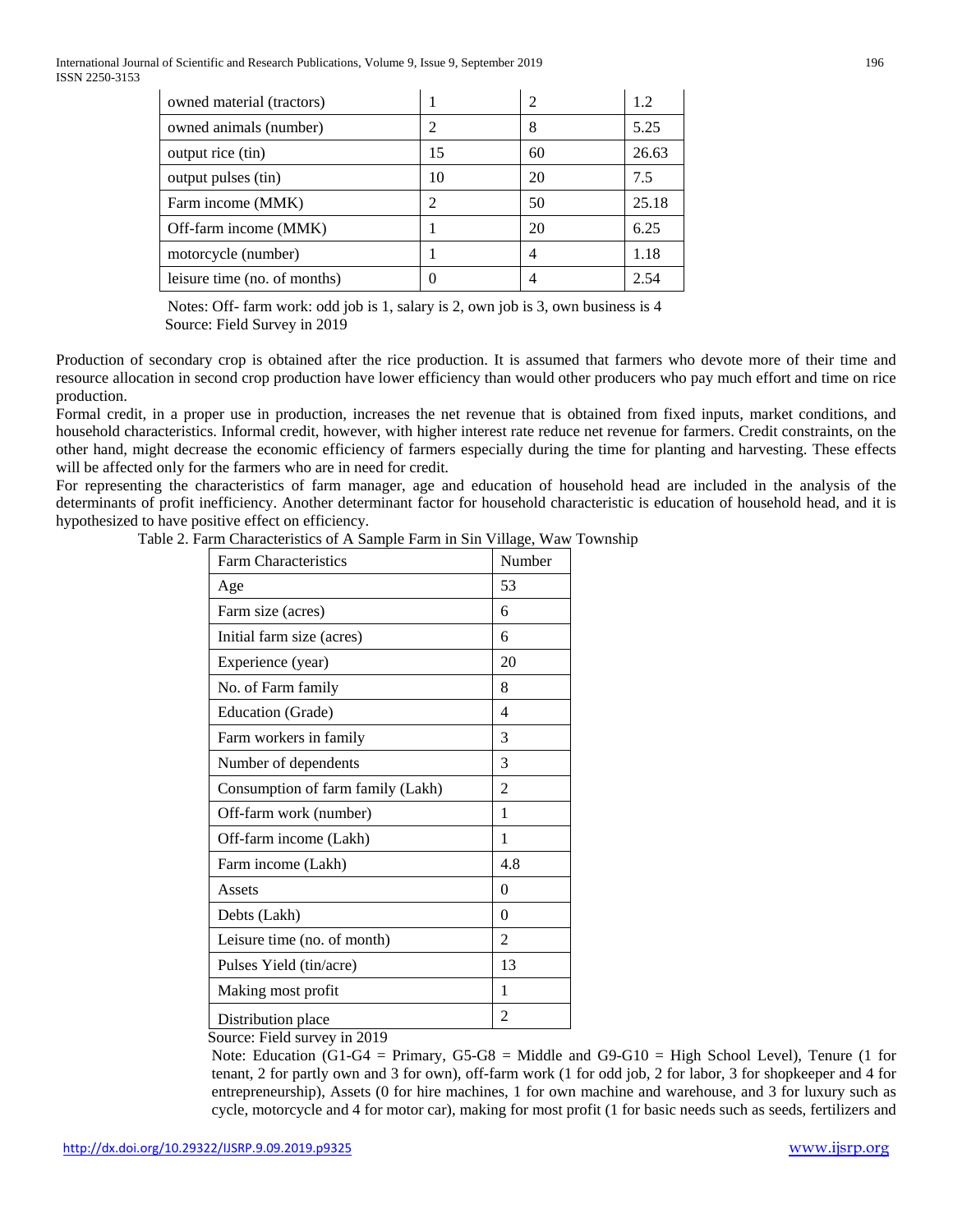pesticide, 2 for getting weather information, 3 for studying the suitable seeds) and Distribution place (1 for local, 2 for neighbouring township and 3 for other places)

Education as a role of human capital mainly referred to as allocative ability stems from the fact that caring the growing rice fields, waiting the planted time, selecting the seeds that can be cultivated in the deep-water, cultivating only the second crop, pulses, in response to changes in weather conditions gathering, retrieving, and examining critically on useful information on those changes, and to bring effective decision from the information in hand, and proceeding without hesitation. Allocative skill, therefore, as human capital in that sense, that it is acquired at a cost and tend to yield a valuable stream of services over future periods. That skill is gained in schooling, by getting information, and in experience.

Age of the household head or farm manager is included to represent general decision-making ability. Schultz (1975) argued that education is likely to be more effective than the better location of farm exists. Farmers who have poor access to markets have less incentive in profit maximizing activities compared to those farmers who have better access to markets and their farms locate near cities. All of above-mentioned variables affect the efficiency of farm production.

## *C. Findings*

In Waw Township, a list of 8 goals such as "control more acreage by renting or buying, Avoid being forced out of business, maintain or improve the family's standard of living, off farm farming" etc. was placed in ranked order by the farmers, from which percentage values are shown in Table 4.

In relation to the hierarchy of goals, results showed that to make "the most annual profit and reduce borrowing needs" were dominant goals about 81 per cent of farmers. Its relative importance is the goal of "off farm farming" and was dominant about 54 per cent (Table 3 and 4).

A hierarchy of goals of farmers is the same with the finding of Hatch (1974) is that "the most annual profit" was a dominant goal. However, its relative importance is the goal of "increasing net worth".

Table 3 Simulation of dominant goals observed for farm situations, flood-prone farmlands of Waw Township (percentage)

| Goals                                           | Farm and farmer characteristics |
|-------------------------------------------------|---------------------------------|
| 1. Control more acreage by renting or buying    | 1. Age                          |
| Avoid being forced out of business              | 2. Education                    |
| 3. Maintain or improve the family's standard of | 3. Tenure                       |
| living                                          | 4. Years of farming experience  |
| off farm farming<br>4.                          | 5. Number of dependents         |
| Increase net worth from off-farm investments    | 6. Off-farm income              |
| Reduce borrowing needs<br>6.                    | 7. Farm income                  |
| net profit outside the farming<br>7.            | 8. Assets                       |
| Make the most profit<br>8.                      | 9. Debts                        |
| 9. No leisure time                              | 10. Net worth                   |
|                                                 | 11. Land operated               |
|                                                 | 12. Acres of owned land         |

Source: Based on Simulation Model of Hatch et al., 1974 and the need of field survey in 2019

 Table 4 Simulation of dominant goals observed for farm situations, Waw Township, Bago District (percentage) Goals 2019 (percentage)

|    | 1. Control more acreage by renting or buying | 36.36 |  |
|----|----------------------------------------------|-------|--|
| 2. | Avoid being forced out of business           | 45.45 |  |
| 3. | off farm farming                             | 54.55 |  |
| 4. | Increase net worth from off-farm investments | 9.09  |  |
|    | 5. Reduce borrowing needs                    | 81.82 |  |
| 6. | net profit outside the farming               | 36.36 |  |
|    | Make the most profit                         | 81.81 |  |
| 8. | No leisure time                              | 27.27 |  |

Source: Field survey in 2019

Farmers' coping strategies to flood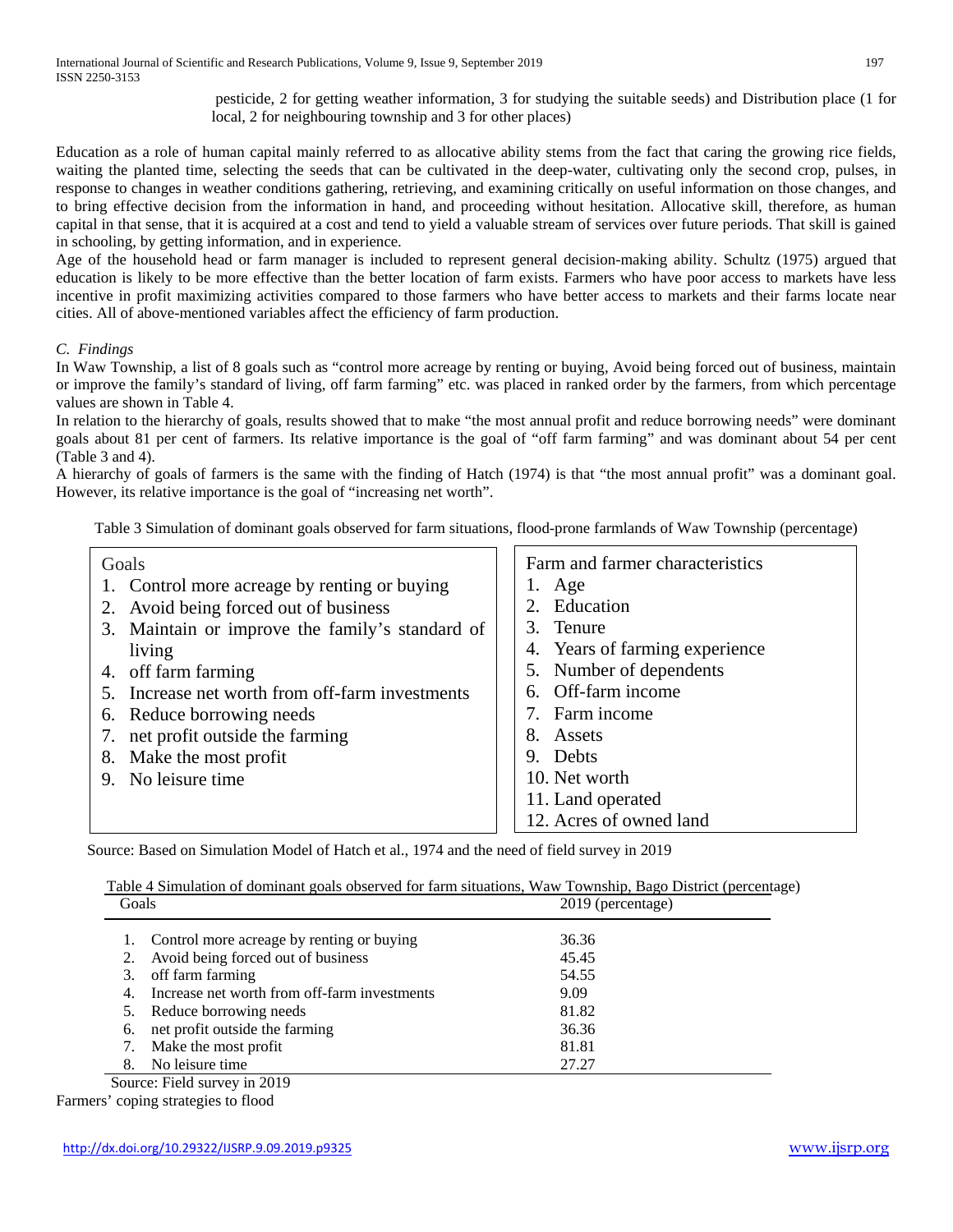International Journal of Scientific and Research Publications, Volume 9, Issue 9, September 2019 198 ISSN 2250-3153

Awareness of flood helps farmers to select coping strategies to be practiced. Analysis of the data reveals that farmers of the flood affected areas were aware about the occurrence of flood from mass media (radio, television, newspaper). Other strategies are idea of old and experienced person, warning of local administration and aware of rapid fluctuation of temperature.

In Waw Township, flooding occurs yearly and water level usually increases to 4 ft. In 2018 water level increases to 7 ft. and all rice fields are flooded and damaged. All respondents were highly aware about the flood and they select the seeds to endure.

Findings also indicate that majority (70 percent) of the respondents were highly aware about the occurrence of flood. Awareness enhances the farmers to take decision about the practices of coping strategies. However, this year all rice fields are destroyed and consequently, they cultivate pulses after flooding.

## Crop production

Crop productions are seriously and or somewhat hampered in every flood occurrence in Waw Township. All of the rice fields are damaged in 2018. From their previous experiences farmers practice a lot of coping strategies.

"Many paddy fields are damaged and they were being prepared when the heavy rains started on June 13. However, the fields are now flooded and we can't plant" said U Tin Win, a farmer from Waw who lost 8 acres of paddy seedlings with which he planned to sow 50 acres.

Pre- flood period

Some of the coping strategies followed during the pre-flood period are that coping strategy like 'storing the seeds' ranked first and 'changing the alternative seeds' i.e. more endure the flooding ranked second followed by 'maintaining the cropping land during flood and 'cultivating again the alternative crops ranked third and fourth respectively.

Post-flood period

Caring the cropping land after flood period is also important. For the next cultivation, people might face problems due to inadequacy of seeds, seedlings, saplings, fertilizer etc. Some of the coping strategies followed after flood period are that coping strategy like 'sowing quick growing seeds' ranked first and 'cultivating of pulses instead of rice' ranked second.

The most suitable coping strategy is practicing like 'fisheries in farm land'.

## **V. CONCLUSIONS**

Bago Region is located in the southern part of the country. Flooding is one of the most affected natural disasters in Bago Region because of many rivers and streams flowing in the region and being the low-lying area.

Waw Township is located in Bago Region and a focal point for major economy of the region. Agriculture and animal husbandry are the primary occupations. It is located on Yangon-Mawlamyine highway road and good for transportation and communication. Its major product is rice.

However, the farm lands are flooded every year. Farmers are unable to replant their crops during the region's main planting season in October due to agricultural land still damaged by the flood, and a lack of agricultural materials like seeds and fertilizers, according to interviews.

Some of the coping strategies are changing the alternative seeds, maintaining the cropping land, cultivating pulses again, sowing quick growing seeds and cultivating the seeds enduring the flooded such as long stem plants.

Damage caused by the flooding makes considerable impacts on the living standard of household and adversely effects on health and food security.

One major constraint for farmers in Waw Township is lack of access in credit in time to purchase seeds, fertilizer and to practice in time. There are a number of credit sources in rural areas with different terms and conditions. Farmers can borrow MMK 250,000 per acre directly from Myanmar Agriculture and Development Bank (MADB) with an interest rate of 0.67 percent.

Another important thing is that farmers cannot get the loans in time i.e., they needs credit in May, but MADB gives in July. Therefore, farmers have to loan the necessary capital from private and the interest is between 5 percent and 20 percent. Farmers cannot escape this situation and they are victims of the bad management system of the officials (field survey in Jan 2019 in Bago District).

Inadequate amount of credit and lack of access to credit imposes heavy costs on agriculture in terms of productivity and income (Turnell 2008). This situation is also found in Myanmar.

Therefore, farmers are automatically forced to get credit from informal money creditor, traders, fertilizer distributors and mortgage shop. Their interest rates are about 5 to 20 percent per month. The high interest might increase farmers' debt and farmers are encountered more and more difficulties to continue.

Suggestion

Government needs to arrange the bank loan to farmer in time of the starting period. They want to get the loan in May for autumn crop and in October for winter crops.

#### REFERENCES

[1] Ali, M. and Byerlee, D. 1991, "Economic Efficiency of Small Farmers in a Changing World: A Svrvey of Recent Evidence," Journal of International Development, Volume 3, Issue 1; 1-27.